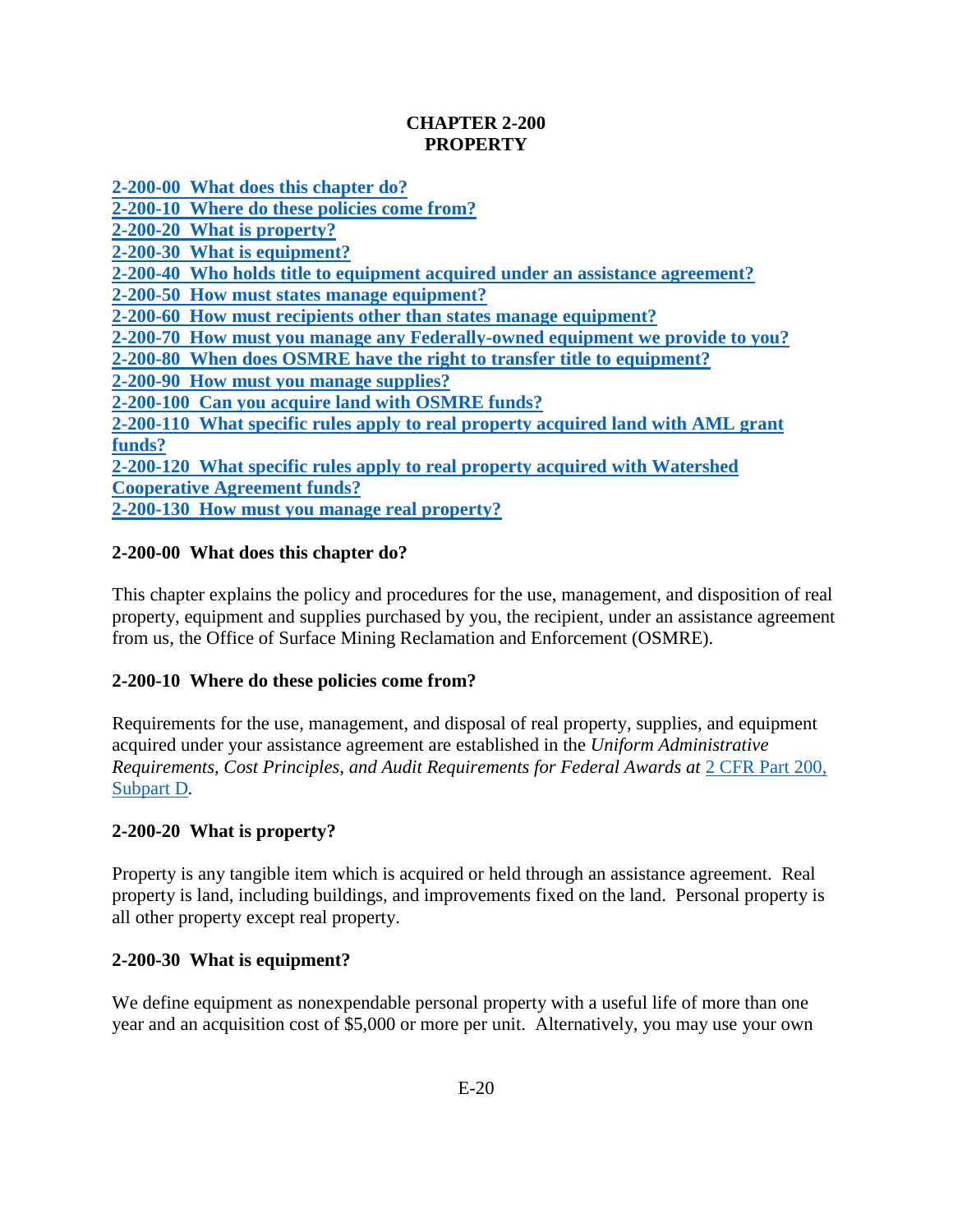definition of equipment as long as your definition includes all property, which would be considered equipment under our definition.

## <span id="page-1-0"></span>**2-200-40 Who holds title to equipment acquired under an assistance agreement?**

Title to equipment you acquire under an assistance agreement will vest in the non-federal entity upon acquisition, subject to the obligations and conditions in this chapter.

## <span id="page-1-1"></span>**2-200-50 How must states manage equipment?**

States will use, manage, and dispose of equipment acquired under an assistance agreement in accordance with state laws and procedures.

## <span id="page-1-2"></span>**2-200-60 How must recipients other than states manage equipment?**

- A. If you are not a state government, you must follow these requirements regarding the use of equipment:
	- 1. You must use equipment in the program or project for which you acquired it, as long as it is needed. This applies to whether or not the program continues to be supported by Federal funds. When you no longer need the equipment for the original program, you may use the equipment for other activities currently or previously supported by a Federal agency.
	- 2. You may also make equipment available for use on other programs or projects currently or previously supported by the Federal government. That use must not interfere with the work on the program for which the equipment was acquired. You must give other programs or projects supported by OSMRE first preference for other use. You should consider charging user fees if appropriate.
	- 3. You must not use equipment acquired with assistance funds to provide services for a fee to compete unfairly with private companies that provide equivalent services, unless specifically authorized by Federal statute.
- B. Your procedures for managing equipment must meet the following minimum requirements:
	- 1. You must maintain property records that include:
		- a. A description of the property
		- b. A serial number or other identification number
		- c. The source of the property
		- d. Who holds title?
		- e. The acquisition date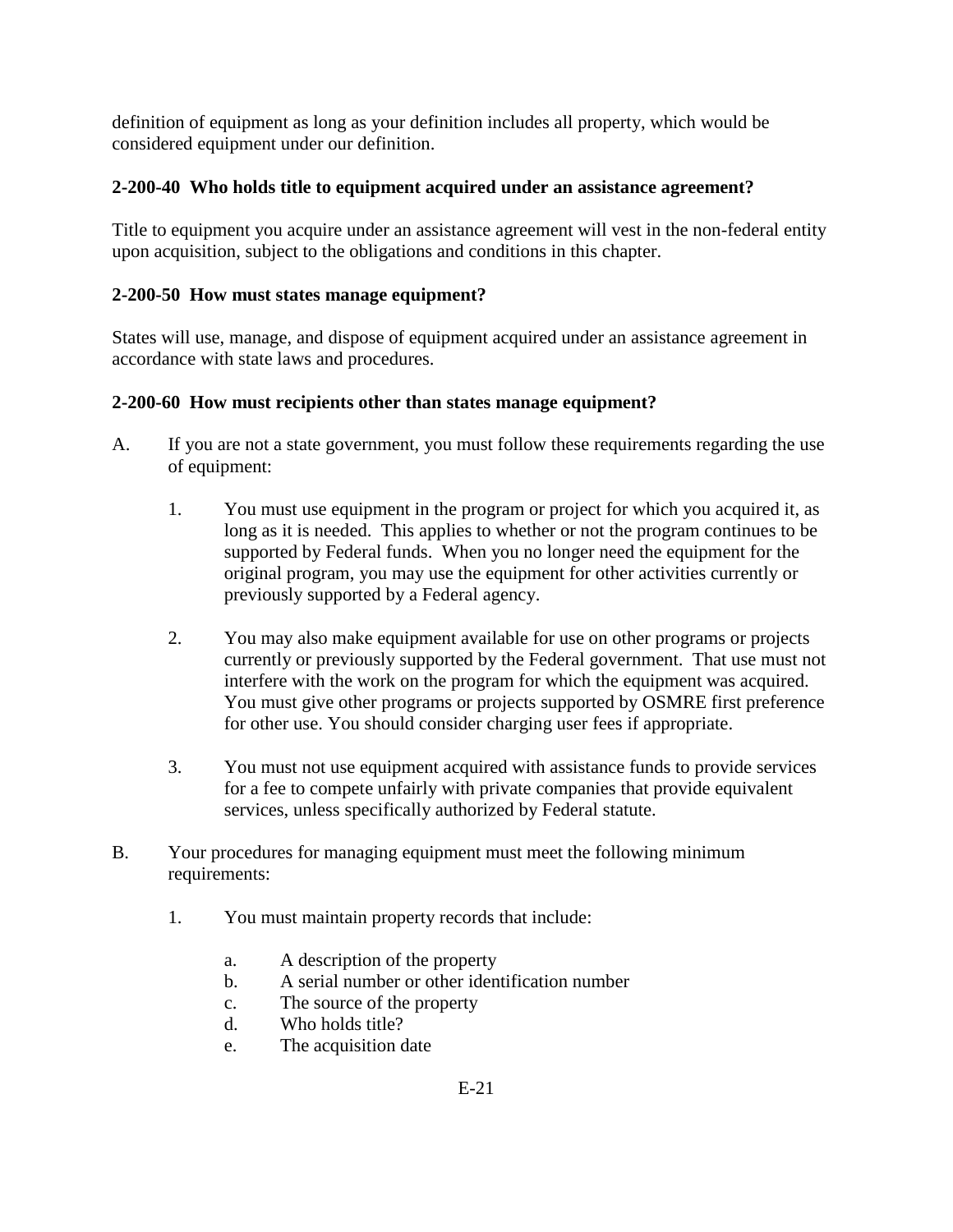- f. Cost of the property
- g. Percentage of Federal participation in the cost of the property
- h. The location, use and condition of the property
- i. Disposition data including the date of disposal and the sale price of the property.
- 2. You must take a physical inventory of property and reconcile the results with your property records at least once every two years. You must provide us a copy of the results of your physical inventory and reconciliation.
- 3. You must develop a control system to ensure adequate safeguards to prevent loss, damage or theft of the property. You must investigate any loss, damage, or theft which occurs, and provide the results of your investigation to us.
- 4. You must develop adequate maintenance procedures to keep the property in good condition.
- C. You must dispose of original or replacement equipment when you no longer need it for the original program or for other activities currently or previously supported by a Federal agency. You must dispose of the equipment according to the following rules. You must inform us of the disposition action you will take.
	- 1. You may keep, sell, or otherwise dispose of Items of equipment with a current per unit fair market value of less than \$5,000 with no further obligation to us.
	- 2. You may keep or sell items of equipment with a current per unit fair market value of \$5,000 or more after compensating us. To calculate the amount to pay us, apply our percent share of the original cost to the current fair market value of the equipment.
	- 3. If you sell equipment, you must establish proper sales procedures to ensure the highest possible return.
	- 4. If you fail to take appropriate or timely disposition actions, we may direct you to take the appropriate actions.
- D. When you replace equipment, which is no longer serviceable or efficient, you may use the old equipment as a trade-in, or sell it and use the proceeds to purchase replacement equipment. You must meet the following requirements:
	- 1. The replacement equipment must serve the same function as the original equipment; however, the equipment does not necessarily have to be of the same type, grade or quality.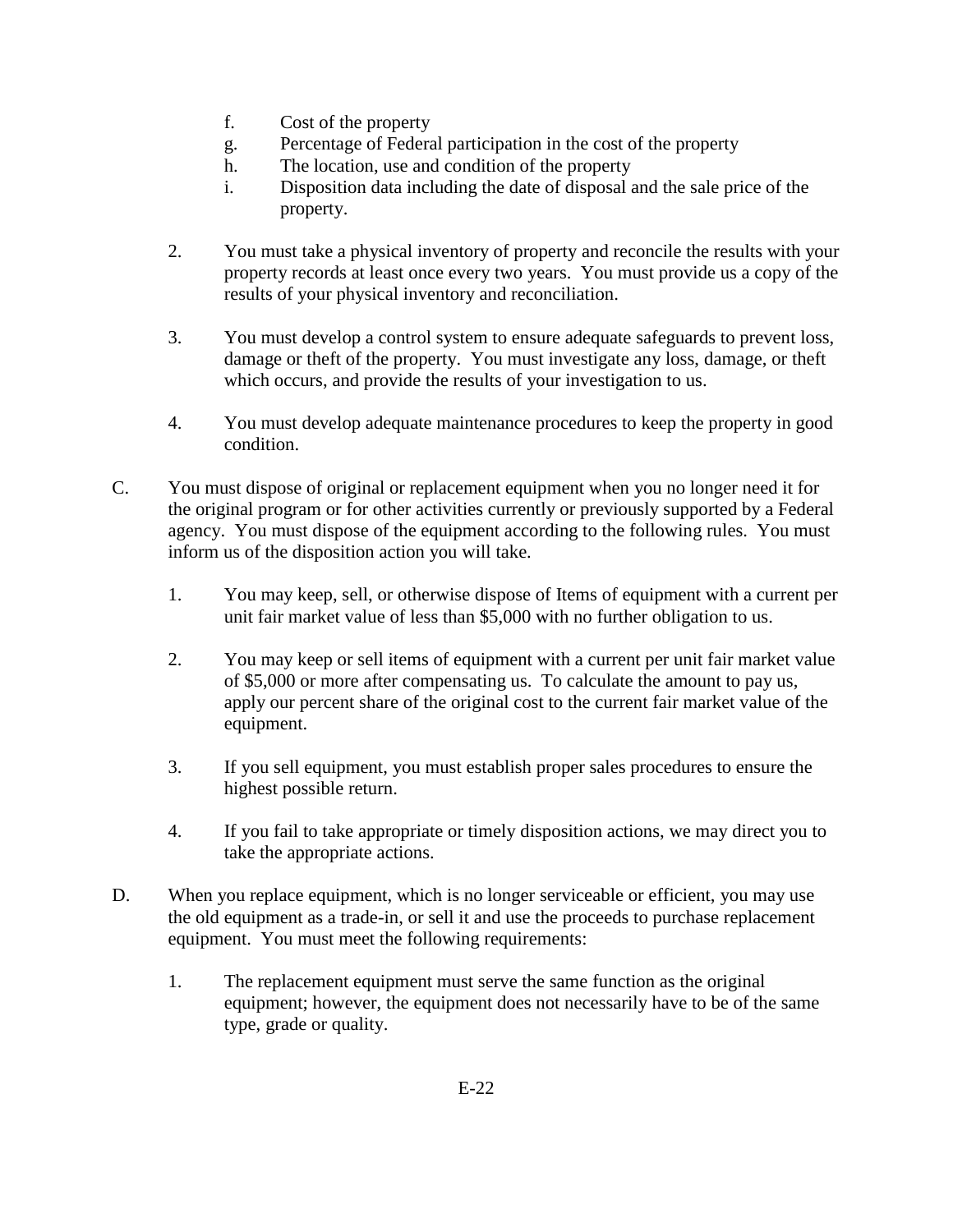- 2. If you trade in or sell the equipment, the value credited for it must be comparable to its fair market value.
- 3. The sale of the equipment and purchase of its replacement must occur close enough in time to show that the two events are related; however, you may purchase the replacement equipment before you sell the original equipment.
- 4. Replacing equipment in this way is not a disposition of the equipment. You are not required to compensate OSMRE for the Federal share of the equipment at the time of replacement. Instead, the Federal share of the original equipment will be transferred to the replacement equipment with an appropriate adjustment as follows.
	- a. Apply the percentage of Federal share in the cost of the old equipment to the proceeds from its sale or the amount credited for trade-in to set a dollar amount for Federal share of the proceeds.
	- b. Use the dollar amount of the Federal share of the proceeds to reduce the Federal share of the cost of the replacement.
	- c. If the Federal share of the proceeds is greater than the Federal share of the cost of the replacement, you may use the excess funds to reduce the Federal share of the grant. Otherwise you must return the excess funds to OSMRE.

# <span id="page-3-0"></span>**2-200-70 How must you manage any Federally-owned equipment we provide to you?**

If we provide any Federally-owned equipment to you, the following rules apply.

- A. Title to the equipment will remain vested in the Federal government.
- B. You must manage the equipment under the same requirements as equipment you acquired through the assistance agreement.
- C. You must complete an inventory list annually and send it to the awarding OSMRE office. To report, use the Tangible Personal Property Report [\(SF-428\)](https://www.whitehouse.gov/omb/grants_forms/). This report allows for you to provide an inventory list the inventory in any format which gives us enough information to determine the status of the equipment.
- D. When your project no longer needs the equipment, you must request disposition instructions from OSMRE.

# <span id="page-3-1"></span>**2-200-80 When does OSMRE have the right to transfer title to equipment?**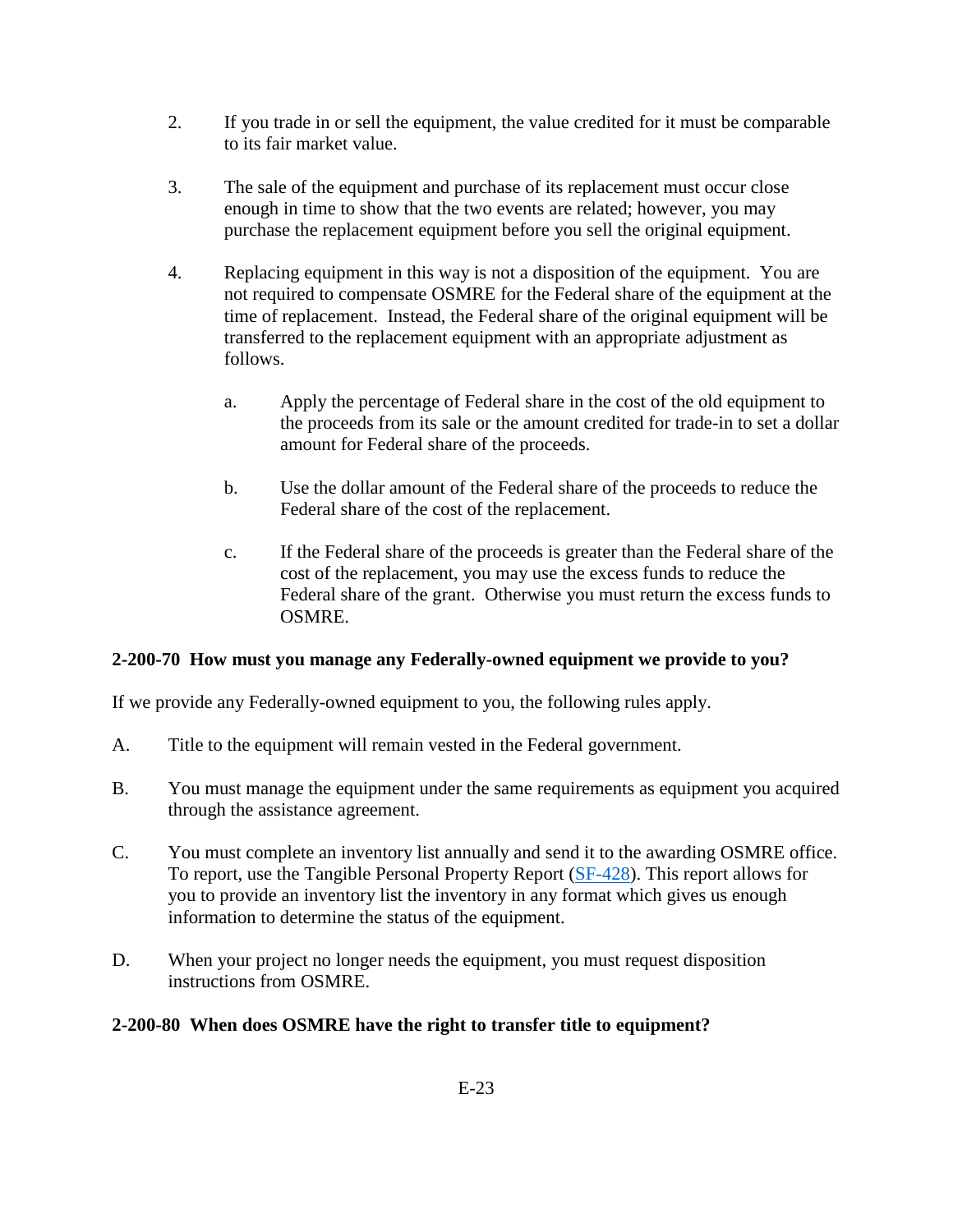OSMRE reserves the right to transfer title of any equipment acquired through an OSMRE assistance agreement to the Federal government or to a third party named by OSMRE. Such transfers will be subject to the following requirements.

- A. We must identify the specific piece of property to you in writing. We will give you this notice in the award document or as soon as possible after we approve the equipment purchase so that you can note this restriction in your property management system.
- B. We will issue disposition instructions within 120 calendar days of the end of the assistance agreement in which you acquired the equipment. If we fail to issue disposition instructions in this period, you may follow normal equipment disposition procedures.
- C. When we transfer title to the equipment, we will pay you an amount calculated by applying the percentage of your participation in the purchase to the current fair market value of the property.

## <span id="page-4-0"></span>**2-200-90 How must you manage supplies?**

Supplies are items of personal property which do not meet the criteria for equipment. Items which have a useful life of less than one year or cost less than \$5,000 per unit are supplies. You must meet the following requirements when managing supplies.

- A. Title to supplies acquired under an assistance agreement will vest in you upon acquisition.
- B. You must purchase supplies only in amounts you reasonably expect to be needed for the period of the OSMRE-funded assistance agreement.
- C. Although you do not have to account for supplies as you do for equipment, you must maintain adequate records to document the purchase, receipt, cost, and use of supplies in accordance with good management practices.
- D. You may have unused supplies left at the end of the award. If their total fair market value is over \$5,000 and you do not need the supplies for other Federally-sponsored programs or projects, you must compensate us for the Federal share. To calculate the amount to pay OSMRE, apply our percentage share in the original cost to the fair market value of the supplies.

#### <span id="page-4-1"></span>**2-200-100 Can you acquire land with OSMRE funds?**

Yes, you may use OSMRE assistance funds to acquire land or other real property. You must meet the following requirements.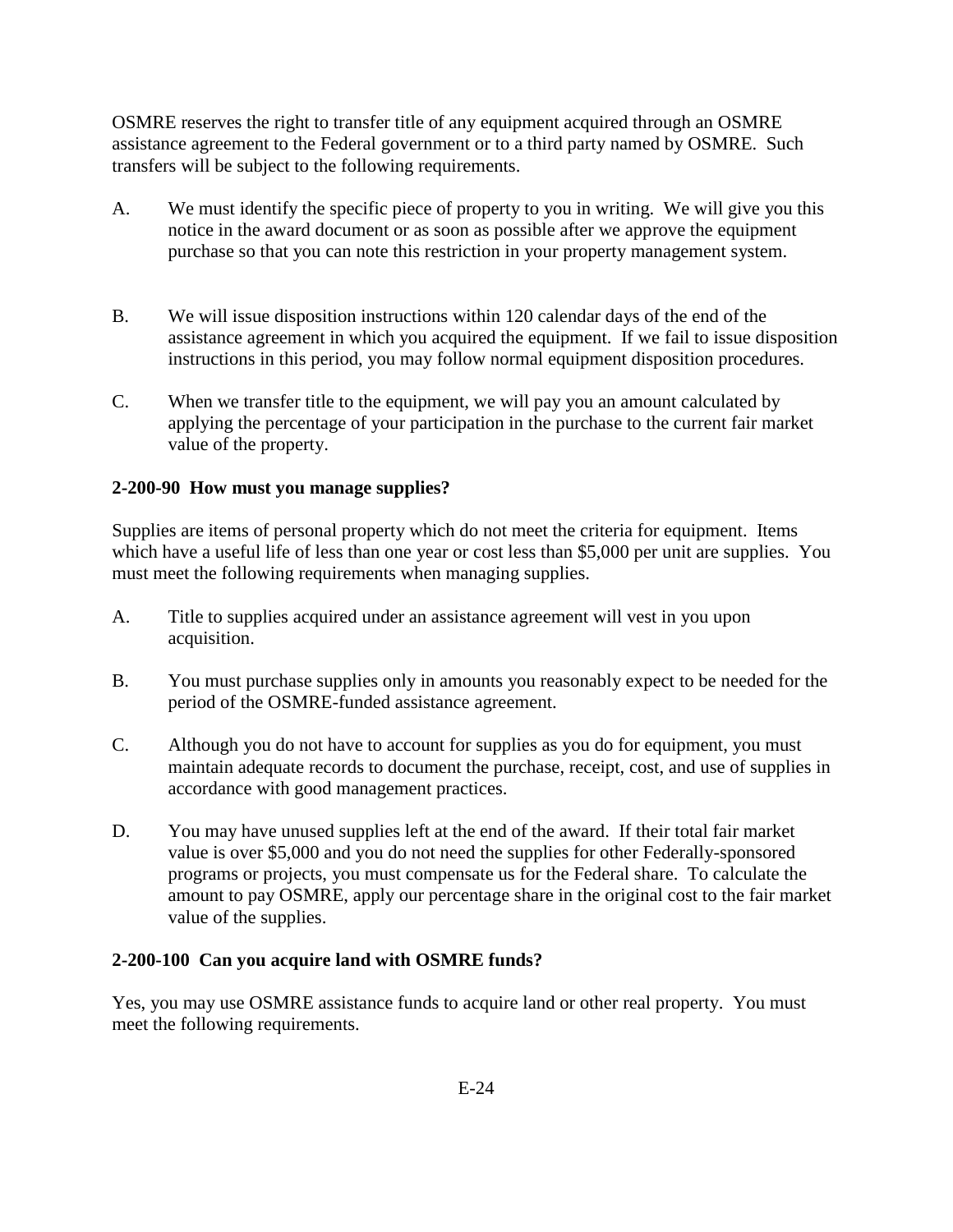- A. You must have our specific approval before you spend any funds to acquire real property. Our approval decision will be made by the OSMRE official who is authorized to award your assistance agreement.
- B. You will hold title to all real property. Title vests in your organization upon acquisition. You must not encumber your title or interests in real property.
- C. If you are acquiring real property for use by your program, see [2 CFR Part 200.](http://www.ecfr.gov/cgi-bin/text-idx?SID=a056b967ea6e9dcb3829cbe999d78a91&node=pt2.1.200&rgn=div5)
- D. If you are acquiring land for reclamation using AML or Watershed Cooperative Agreement funds, you must follow the program-specific rules below.

## <span id="page-5-0"></span>**2-200-110 What specific rules apply to real property acquired land with AML grant funds?**

In most cases, you do not need to acquire land in order to reclaim it. We do not encourage the purchase of sites with coal or coal refuse because that may result in your having to provide for long-term water treatment. However, on rare occasions you may find it necessary to acquire land in order to reclaim it. You must meet the following requirements to acquire land.

- A. The land to be acquired must be adversely affected by past coal mining practices and acquisition must be necessary for successful reclamation. The land must also serve recreation, historic, or conservation purposes after reclamation. It must also have permanent facilities for reclamation of mining impacts or preventing future damage to the land, such as a relocated stream channel, or diversion ditch. You may acquire coal refuse disposal sites, including the coal refuse.
- B. We must agree that the land acquisition is necessary for reclamation, and specifically approve the purchase in advance.
- C. You must use funds from sources other than AML grants to pay at least 10% of the acquisition cost of the land.
- D. You must follow the provisions in sections 407 and 409 of SMCRA, OSMRE regulations at 30 CFR Part 879, and the Uniform Relocation Assistance and Real Property Acquisitions Policies Act of 1970 (P.L. 91-646) for the acquisition, use and disposition of the land.

## <span id="page-5-1"></span>**2-200-120 What specific rules apply to real property acquired with Watershed Cooperative Agreement funds?**

Sites for the construction of AMD treatment facilities are usually on private lands. In most cases, you can get the landowner's permission to use the property for AMD treatment. Often, you may get an easement from the landowner for perpetual use of the property for the treatment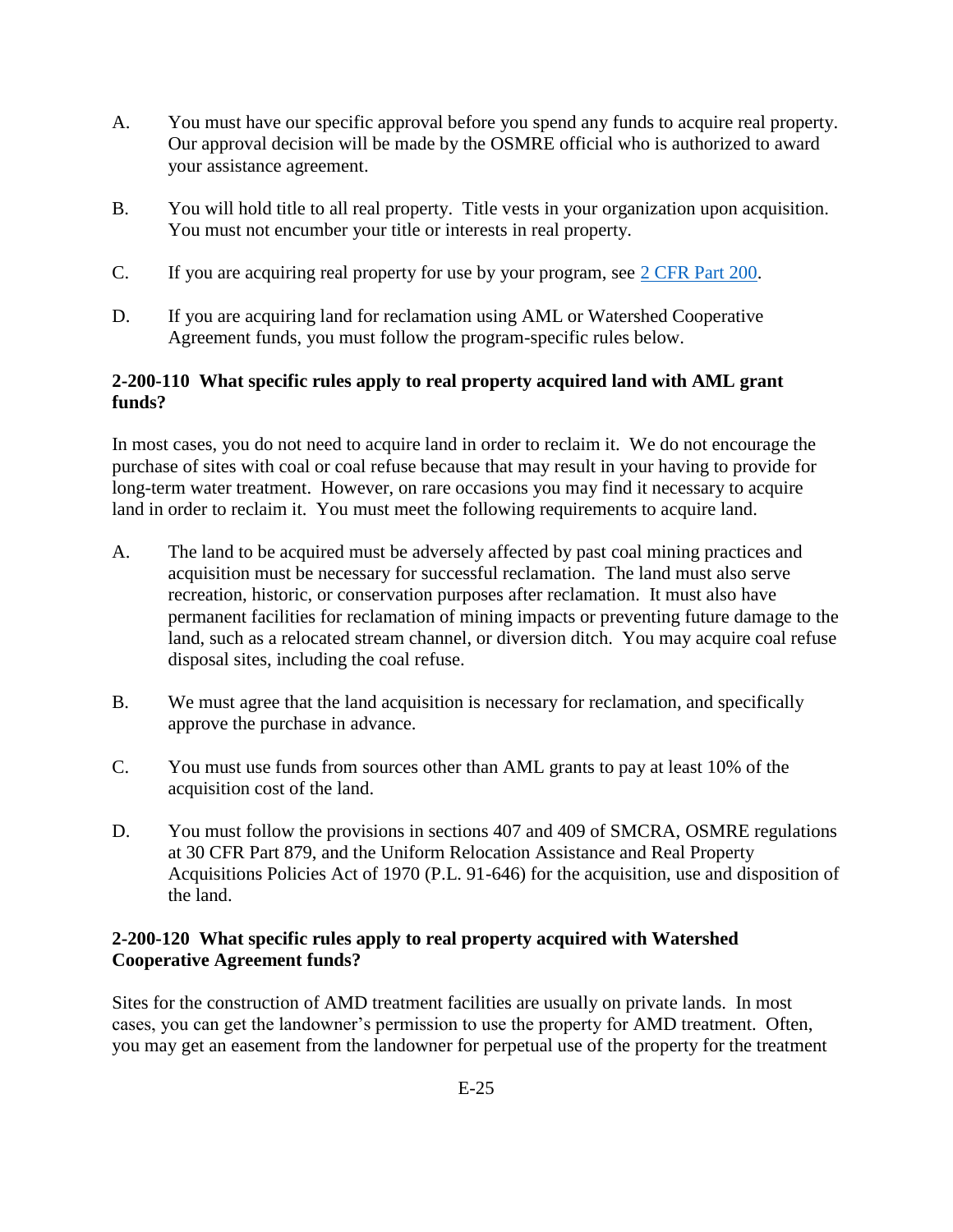facility. However, on rare occasions the landowner will not agree to install the treatment facility, and you may have to acquire the land in order to do your project. The owner may want to transfer ownership of the project site to you at fair market value or some lower price.

- A. You must demonstrate to us that acquisition of the property is necessary to achieve the goals of your project, and that other options such as easements or a different location are not viable.
- B. You may use up to 50% of the amount of our watershed cooperative agreement funding for the purchase of the land, and related expenses.
- C. You must pay at least 10% of the cost of the property with funds from sources other than the AML Fund.
- D. You must follow the provisions of Section 407 of SMCRA and 30 CFR Part 879.
- E. The future property owner must be your organization, another approved  $501(c)(3)$  nonprofit group, or the state.
- F. OSMRE's contribution to the purchase price of the property must not exceed the appraised fair market value.
- G. The property appraisal should be prepared by a state-certified real estate appraiser. The appraiser should be certified for general property appraisals, not just for residential properties.
- H. You must send the appraisal through our Clean Streams Coordinator to the regional office appraiser for review. The regional appraiser must accept the appraisal before you spend watershed cooperative agreement funds to purchase the property.
- I. The deed of transfer must specify that the property will be used for the purposes of the project and/or recreation, conservation, or environmental education purposes in perpetuity. If the original owner organization dissolves or is unable to continue managing the property as intended, the property must be transferred to another non-profit organization with similar goals. The new owner organization must continue to operate, and maintain the property as appropriate.
- J. The deed of transfer must specify that if the owner determines the property is no longer needed for the purposes stated in the deed, the owner will notify and consult with OSMRE for appropriate disposition instructions.

## <span id="page-6-0"></span>**2-200-130 How must you manage real property?**